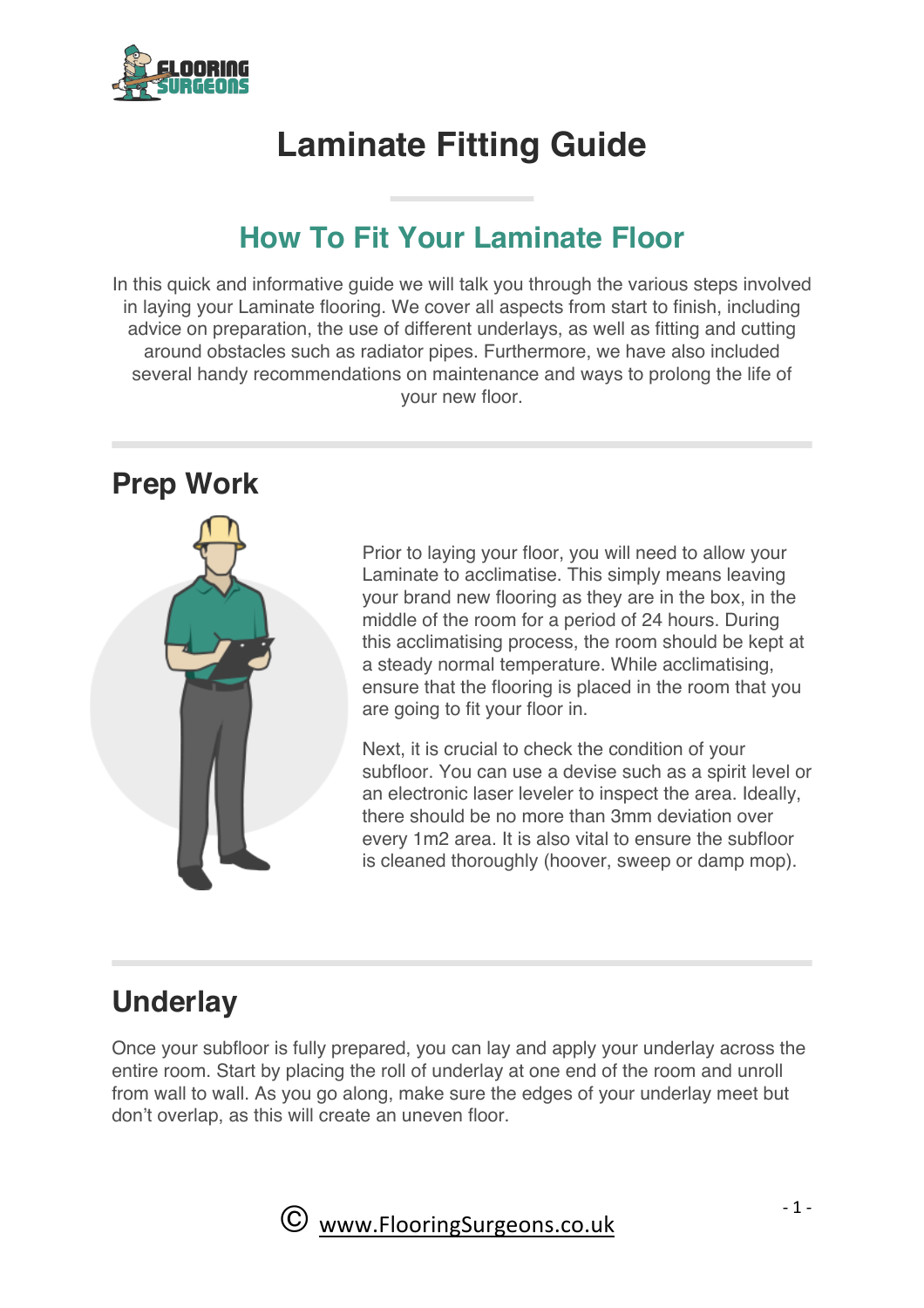

#### **This next stage varies depending on the type of subfloor you have:**

1. If you're fitting your floor over concrete, you will need to use a specifically designed underlay that has a built in DPM (damp proof membrane). Tape the underlay and its edges together, making sure it extends up the wall by at least 5cm. We also recommend that you leave a minimum of 10mm gap around radiator pipes.



- 2. If it's a wooden floor (Floor Boards), it is not compulsory or necessary to use an underlay with a DPM. You can simply tape your selected underlay together, making sure you slightly run it up the wall to help protect the edge of your boards.
- 3. If you're installing your flooring above underfloor heating, you must ensure that your underlay is fully compatible, i.e. it can distribute heat evenly across the surface of your room. We recommend you look up and follow the manufacturers guidelines when choosing an underfloor heating underlay.



# **Fitting**

We recommend you avoid using Laminate boards that are less than 50mm wide at the edges of your room. To do this, we advise that you measure the width of your room and divide it by the width of your Laminate board. The outcome will indicate how many boards wide the room is, and will express how wide the last board at the edge of the room will be. If your last board is less

than 50mm wide, you can simply cut your first board slightly thinner so that both boards at the start and at the finish edge are wider than 50mm.

All of our Laminates consist of a glueless locking system, which is incredibly easy to use. Essentially, every plank will fit together like jigsaw pieces, creating a resilient tight bond across each and every board.

To start, Laminate boards should be laid from the edge of the room, making sure that the groove side of each plank is facing the wall adjacent to the side you're laying your floor. Ensure that you use expansion spacers as you go along, maintaining a consistent 10mm gap between the Laminate and the wall.

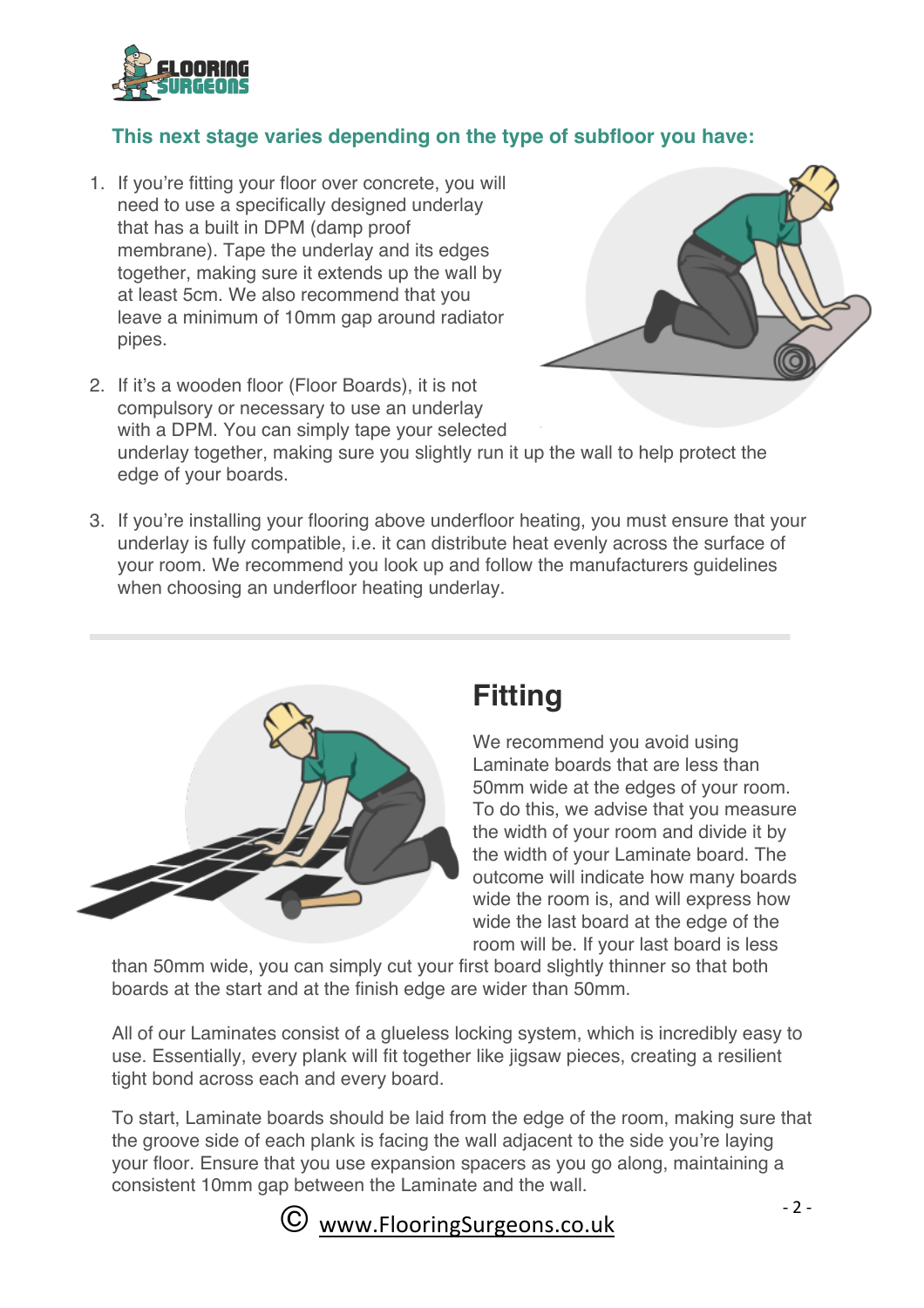

The very first board on your first row should be a full plank length Laminate. The second row should be started with a board two thirds of the size of the plank. Next, the third row should be started with a plank one third of the size of the plank, and the fourth row would start with a full-length board again and so on. We recommend you follow this pattern as you go along until the full area is covered with your new floor.

Once the fitting process of your flooring is complete, you can then start to cover the expansion gaps with your new beading/scotia or skirting boards.

# **Fitting around objects (Cutting & The Use Of Tools)**

#### **Marking your floor:**

Always try to label and mark your floor prior to cutting, as this will keep your work consistent and tidy. You should also try to use a pencil or a chalk when marking your floor, as it's least noticeable and easy to remove. This is the most efficient method that usually prevents errors from occurring.

#### **Picking the right tool:**

Chop saws are usually very stable when it comes to cutting your floor, however the blade in place has to be exceptionally sharp. Circular saws on the other hand are commonly used for cutting long straight lines. Jigsaw's usually come into play when you're required to cut around objects such as pipes, toilets, and stairs. Whilst fitting, try to avoid accumulation of dust in the house by using these tools outside.

#### **Cutting your floor:**

Remember that the top layer of your flooring can chip very easily whilst cutting. To prevent any damage or chipping of the boards, you must use a saw that has very fine teeth/blades, and cut only downward into the board. If you're using a hand saw, you can cut the board whilst it's facing upwards, only place pressure on the saw when applying the downward strokes. Make sure you don't allow the saw to come in contact with the uncut sections whilst pulling the saw back up, as this could cause the surface of the board to chip. If you're fitting around pipes, you should mark the position of the pipe on the board you are planning on laying. Then simply drill a hole about 10mm larger in diameter than the actual pipe and make two angle-saw cuts from the edge of the board (cutting a wedge out of the board). Finally, fit the board passing by the pipe and carefully glue the small off-cut wedge at the back of the pipe.

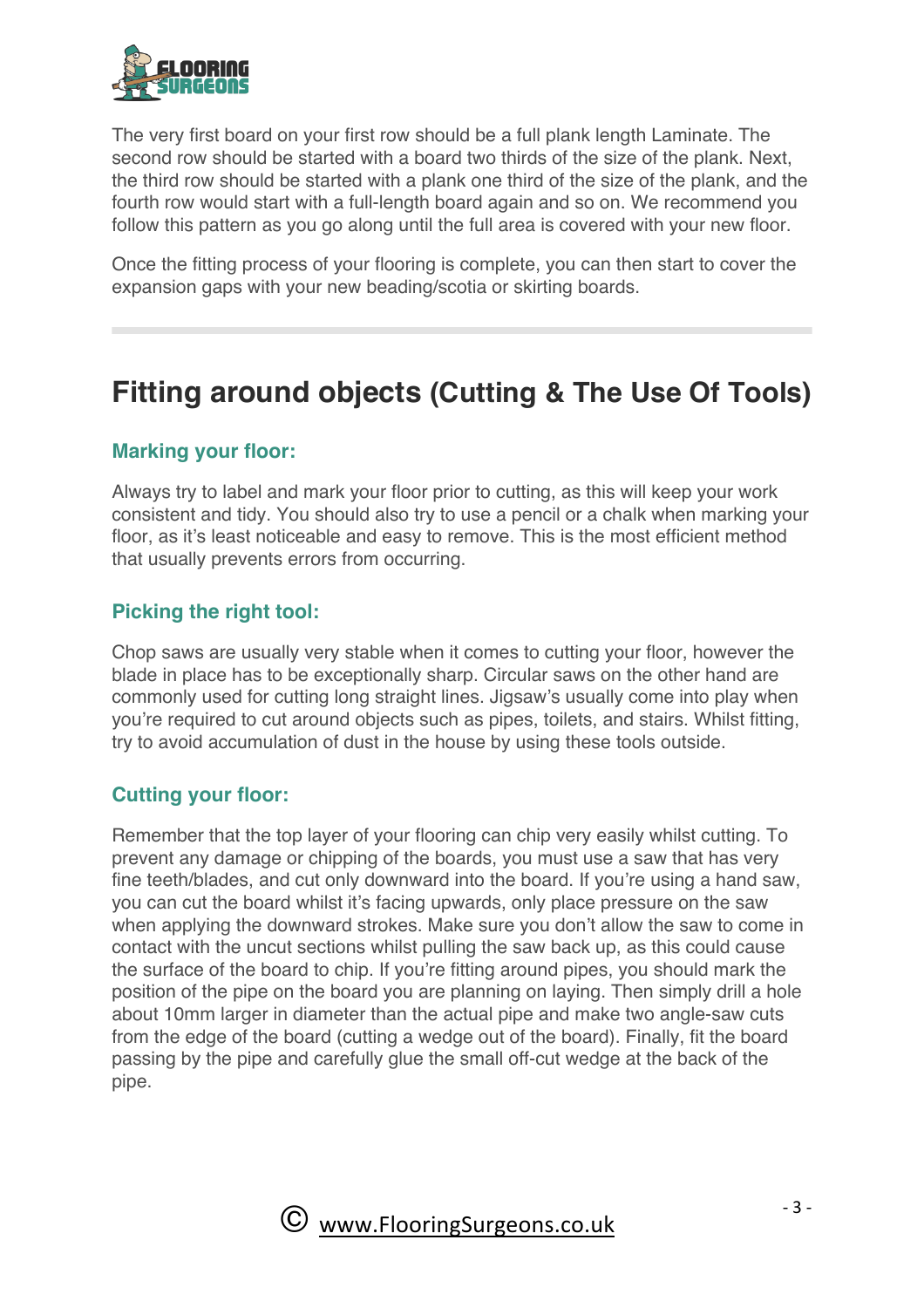



# **Maintaining your Laminate floor:**

The challenge with any floor is to ensure that it continues maintaining its appearance and purpose for as long as possible. The average lifespan for Laminate flooring is between 10 – 20 years. The difference in life expectancy usually depends on the quality of the floor, whether it was fitted correctly, and the amount of traffic it experiences. However, inappropriate maintenance, such as the use of potent cleaners and regular contact with water, can heavily reduce the floor's durability and lifetime.

#### **Here's a quick list of things you should and shouldn't do, followed by some useful tips to help increase your floor's life expectancy.**

### **Things to do Things to avoid**

| Use doormats to keep water, damp and grit<br>outdoors                        | Avoid bleach or chemical products                                           |
|------------------------------------------------------------------------------|-----------------------------------------------------------------------------|
| Use a very light mop or cloth to remove stains                               | Wet mopping can damage the floor over time                                  |
| Sweep and vacuum regularly                                                   | Avoid steam cleaners                                                        |
| Wear soft/heel shoes                                                         | Ensure toilet or furniture spays do not come into<br>contact with the floor |
| Always lift furniture when moving it around                                  | Avoid walking over the floor with high heels                                |
| Place pads beneath table legs, chairs and other<br>furniture around the room | Avoid wearing muddy/dirty shoes in the house                                |